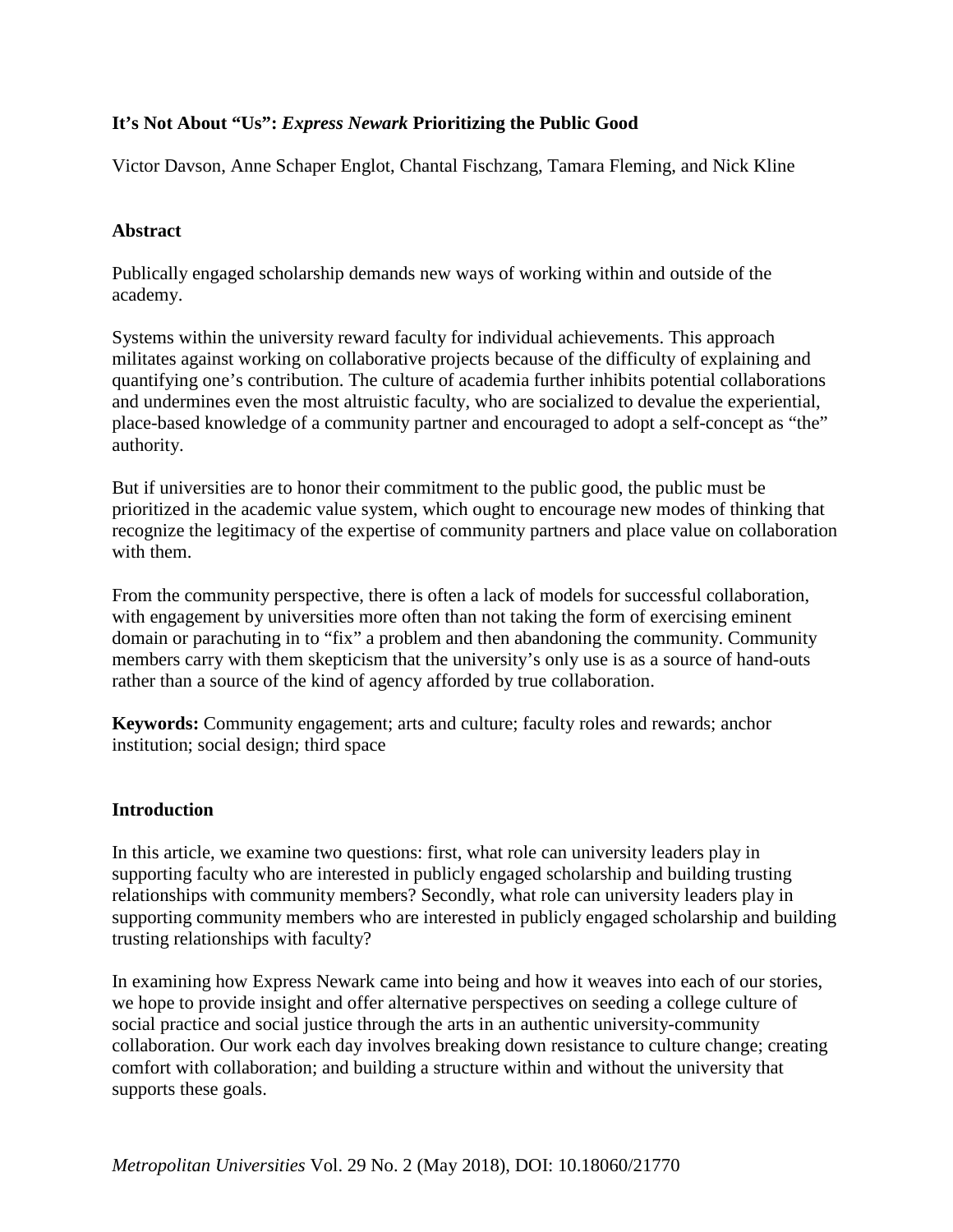Each of the authors, Anne Schaper Englot, Victor Davson, Nick Kline, Tamara Fleming, and Chantal Fischzang, play an integral role in the telling of this story. Schaper Englot, the university co-director of Express Newark, sets up the what, where, how, when of the project. Davson, the community co-director of Express Newark situates the project within its historical context of the university/community relationship. Kline describes his practice as an artist and how he worked to achieve tenure as construction of Express Newark and his project the Shine Portrait Studio was nearing completion. He describes how, as a young assistant professor, he was told not to pursue a social practice because it could not be quantified on Form B. Fleming, a community partner in Shine Portrait Studio, describes her experience shaping Shine with Nick, and their collaborators and community partners, Colleen Gutwein and Tinetta Bell; and Fischzang describes the changing tide at Rutgers University–Newark where her journey towards tenure and promotion takes place within a changing environment, where the institution recognizes the value of engaged scholarship. This change affords her the latitude to create a fluidity between her teaching, her design practice, and her work in the community.

This is not to say that publicly engaged scholarship is not a risk for a young professor. While the promises have long been promoted by the likes of eminent scholars such as the late Ernest Boyer, the perils are also equally well-documented by committed scholars such as Sarena D. Seifer, Kristine Wong, Sherril B. Gelmon, and Miriam Lederer, who wrote that "…faculty roles are changing, but the faculty promotion and tenure system has not kept pace. For a number of reasons, promotion and tenure issues are a significant barrier to the full range of communityengaged scholarship (CES) in which faculty link their research, teaching, and service with communities (Bialek 2000; Nyden·2003; Institute of Medicine 1995; Gelman and Agre-Kippenhan 2002; Seifer 2003; Huber 1999).

# **Express Newark, A Third Space—Schaper Englot**

Express Newark is a third space—an arts center and incubator, where the university and the community come together with equal voice. We begin the story here, because without an understanding of the term "third space", and the framework it provides, the story would be incomplete. A third space is best described as a space "…of interaction, where established and often unequal relationships of power and expertise can be shifted to acknowledge what each member of the partnership brings to the table" (Cantor, Englot, P., Higgins, 2013). The foundational concept was to co-create Express Newark with artists and arts organizations in Newark so that ownership was truly shared.

Third Space theory originated in the work of Homi Bhaba, and developed further in the work of other post colonialists and cultural geographers such as Paul Routledge. It delineates the native's first or home space and the colonizer's imported second space. Third space is a kind of hybridconsciousness where the colonized can retain aspects of native/first self, while assimilating the useful technology of the second space. Bhaba's primary concern is the articulation of this concept, and its manifestation in text. Routledge, on the other hand uses the third space as a guide to applied research in the form of activism or publicly engaged scholarship.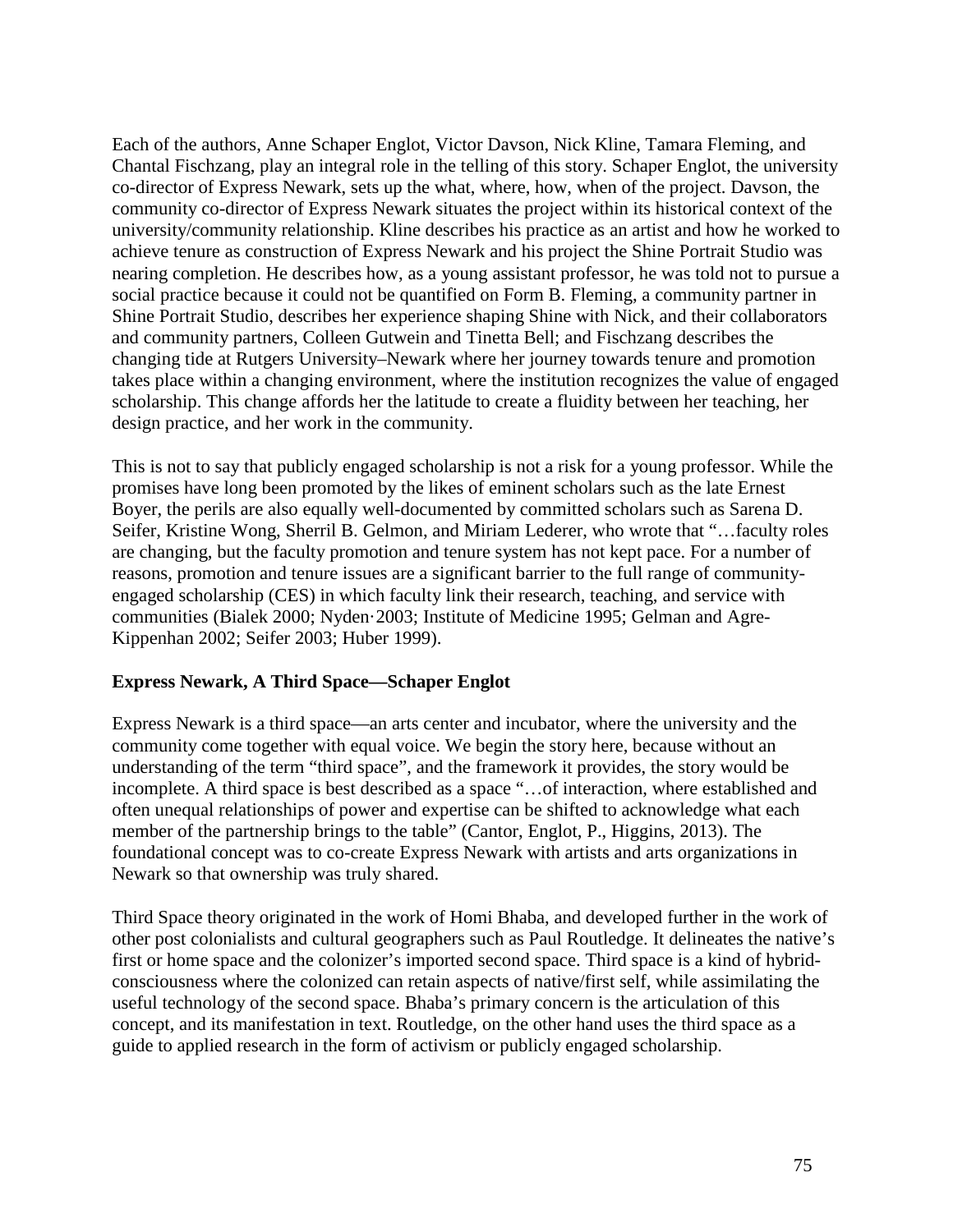We recognize Bhaba's original proposition and take as our project the exploration of the third space's potential to open the doors of the university, when codified in physical space. These two approaches may be understood in terms of a theory/praxis distinction. The distinction grows deeper in the work of our colleague Paul Jargowsky, who has written about the architecture of segregation (Jargowsky, 2018). Similarly, the work of Susan Sturm, who has written about the architecture of inclusion (Sturm, 2006), inspires her readers to move beyond a conceptual or geographic definition of third space, and to imagine how to break down brick and mortar barriers to the equal access. The importance of this work cannot be emphasized enough, when every day brings to light new scholarship that uncovers the depth of structural racism in America (Rothstein, 2017). Urban public universities cannot fulfill our public mission unless we learn to invite in all our citizens and learn from their experience. We must share our cultural resources, grow from the meeting of our minds and hearts, and provide access to higher education so that we can work alongside people in our cities.

We believe that in order to create lasting change, we need to enact what Nancy Cantor and Peter Englot have called for: building "real civil infrastructure" in order to "build long lasting collaborations and trust…key to promoting the social infrastructure collaboration that came from commitment to shared space and discussion." This necessarily involves "faculty and students but, just as importantly, professional staff nurturing this ecosystem and keeping it going by feeding new people into new projects all the time." (Cantor, N., and Englot, P. 2015, p.77)

Therefore, architectural space is not just a catalyst, but it is essential to enacting the third space. This is what we have defined as creative placemaking, with academic artists in dialogue with Newark artists and community partners trying to think through the process of how to create a literal third space, an architectural third space.

Now that Express Newark is open, we are focused not just on opening the academic project to accommodate our activist agenda, but on creating a radical paradigm where the process of disruption is in fact the project. We bring (what the academy would consider) outsider knowledge in so that we can benefit from a wide-angle lens on the work, which is to question, present, and represent the world. In other words, we are interested in the disruption of the traditional academic project in order to effect transformational change. In our art/knowledge production, we must continually rethink systems, so that the art/knowledge collaboration we create keeps the third space at the center. The process is in fact the goal, not just a vehicle for enacting artwork or scholarship.

Bringing Express Newark back to Bhaba, university and community members engage in the messy project of collaboration, engaging in difficult dialogues, expressing our different knowledge and histories. We are not likely to reinforce each other's assumptions, so our perspectives broaden and our knowledge becomes enriched. In so doing, we subvert the presentation, reification and dissemination of theoretical (read colonial) art/knowledge to create a more democratic society.

The faculty and staff of Rutgers University–Newark built a tradition of engaged scholarship over decades of work in the city. In fact, this was one of the things that attracted Nancy Cantor to accept the position of Chancellor in 2014. Thus, it was not surprising when the Strategic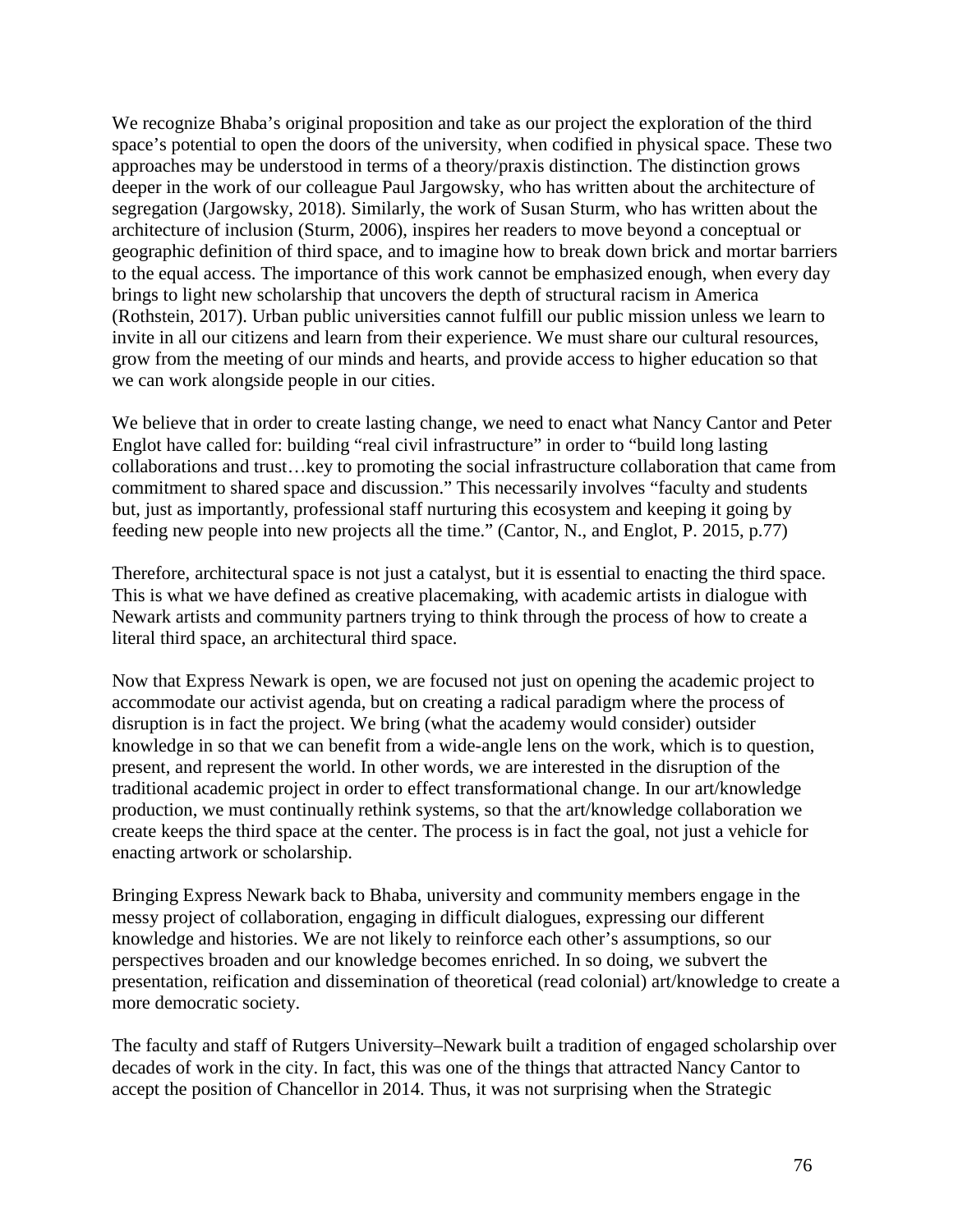Planning process—which was highly consultative including visits to each department, town halls, charrette groups comprised of faculty, staff, alumni, students, and community members yielded a goal of being a university that was of Newark, not just in Newark. Over and over again, the notion arose that the university could not fulfill its public mission if it remained cut off from its city. While it was important to acknowledge and build on successful engagement work, there was still much effort needed to break down remaining barriers, especially those that were created during the unrest of the 1960s (more on that later).

For our story, two key interactions occurred during the listening tour. Chancellor Cantor was presented with a plan by the interdisciplinary department of Arts, Culture and Media (ACM) to create a space in downtown Newark to house their social practice. The initial proposal was envisioned by three people. Professor Nick Kline, a photographer interested in portraiture had partnered with local photographers to embed students in the community as social agents who worked with Newark residents to create self-representations of their unique stories. The university's Paul Robeson Art Galleries under the leadership of Anonda Bell, Chief Curator and Director, had the employment of Newark artists a core commitment. Not only did the gallery have a tradition of showing local artists, but they also trained local artists to be artist educators who were paid to design programs and workshops based on the gallery exhibits, which were delivered to diverse audiences of school children, senior citizens, the differently abled and offsite for the incarcerated. Finally, Ned Drew, Professor of Graphic Design led a project called the Design Consortium, where faculty and students worked together in a design studio to realize branding and graphic identity for not-for-profits in the city. The proposal imagined a space for engagement outside the Ivory tower of Bradley Hall, where the arts were housed, the space would be in the downtown - where engaged scholarship, where their social practice could live.

Concurrently, Chancellor Cantor and her team were consulting the important Anchor Institutions in Newark. Prudential Corporation—an Anchor founded over 150 years ago which had stayed in the city of Newark when other companies were fleeing to the suburbs—approached the university with a proposal for Rutgers-Newark to be a partner in the redevelopment of the Hahne & Company building. Hahne's was a turn-of-the-century department store, which had been boarded up with plywood for over thirty years. Many attempts had been made over the years to redevelop the beautiful brick and limestone structure, but finally the right team was in charge, and with the signing of Whole Foods as the first anchor tenant, the project was poised to become a multipurpose building with retail and commercial tenants as well as 160 apartments at both market and affordable rates. In order to balance the equation, another anchor tenant was needed before the banks would release the next round of funding.

Schaper Englot came to RU-N as what is known in the academy by the unflattering term: a "trailing spouse." Previously, she had achieved the rank of full professor in the State University of New York, at a small Ag & Tech college where she taught for 18 years and served as a department chair and elected faculty leader. She landed in Rutgers-Newark's ACM department to teach Architectural History in the Art History program, initially as a tenure track a professor without tenure, but with the potential to apply for tenure. She started as a participant in the development of Express Newark, and ended as co-director owing to her professional background in architecture, her experience as an academic leader, including having developed several degree programs and overseen the construction of an academic building, and the administration's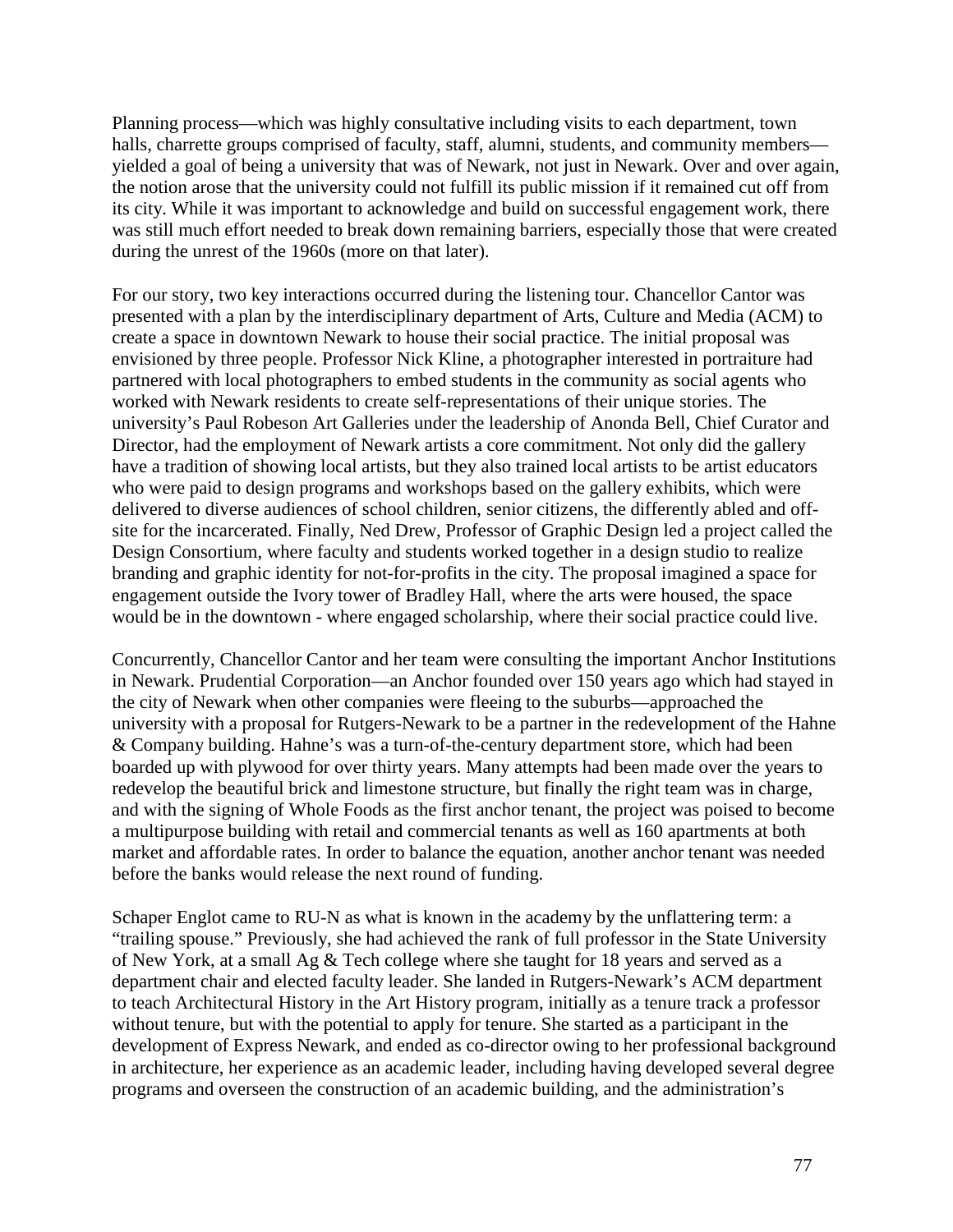confidence in her understanding of the goals of enhancing engaged scholarship embedded in the Strategic Plan. This has come at a cost, however, as she has had to set aside a book project that is important for tenure, so the dean recommended her appointment be changed to a professor of practice where the co-directorship is her area of practice.

Express Newark, a university–community collaboratory, was born. The project hired architects, who completed a visioning document in August of 2014. The university's Strategic Plan includes a summary of this vision. It was unveiled in September, then in October Chancellor Cantor presented the plan and the Visioning Document to the Board of Governors. The Board of Governors approved \$25 Million in capital funds for the development of Express Newark and the rest is history. It is safe to say that never in the history of the university has any project proceeded with such expediency. The "express" in Express Newark is not meant to connote "fast" but rather the idea of the city expressing its soul, but in terms of the speed with which the project was realized, it is apt.

Express Newark is one of the key initiatives undertaken by RU-N as Anchor Institution work in the Arts and Culture and it is embedded in the Strategic Plan. It was made possible because the university allocated resources to support a rich educational experience for students, to support faculty and staff that have been engaging the community as part of their practice, and to support the city's arts ecosystem. Why this important, why is it needed? In order to answer these questions, we need to step back and examine the context dating back to 1960s when Newark became a majority Black city—the architecture of exclusion was palatable.

## **Contextualizing the University-Community Relationship—Davson**

Though the university's administration had overtly stated that the campus was a public space and everyone from the neighborhood was welcome, it is hard to imagine that local residents actually felt that way. Everyone agrees from the outset the University's architecture was not conceived with the surrounding community in mind. Below the observation deck that once connected Conklin and Boyden Halls at the entrance to the new campus, for example, one can see the darkened passageway that ushers the visitor from the street, up the stairs, to a place of light and higher learning. Instead there existed a real psychological—and physical—gate, enforced by police, then from the late 1970s, through campus security. (Giloi, E., personal communication, October 7, 2017)

Davson joined the Express Newark team as a consultant. He is an artist and the founding director of the locally and nationally celebrated center for contemporary art, Aljira, which he had run for over thirty years. In that time, he developed his skills in organizational development and management through participation in many well-known training programs, including the Executive Education Program at the Getty Center. Davson set the standard for leaders of small to midsize arts organizations in the City. He also witnessed the evolving relationship between Rutgers University–Newark and the surrounding community.

Like Rutgers University–Newark, the primary concern of the city's anchor institutions tended to be oriented towards their own rather than the community's interests. Davson recalls an anecdote where Sam Miller, a revered past Director of the Newark Museum, famously said, "The Newark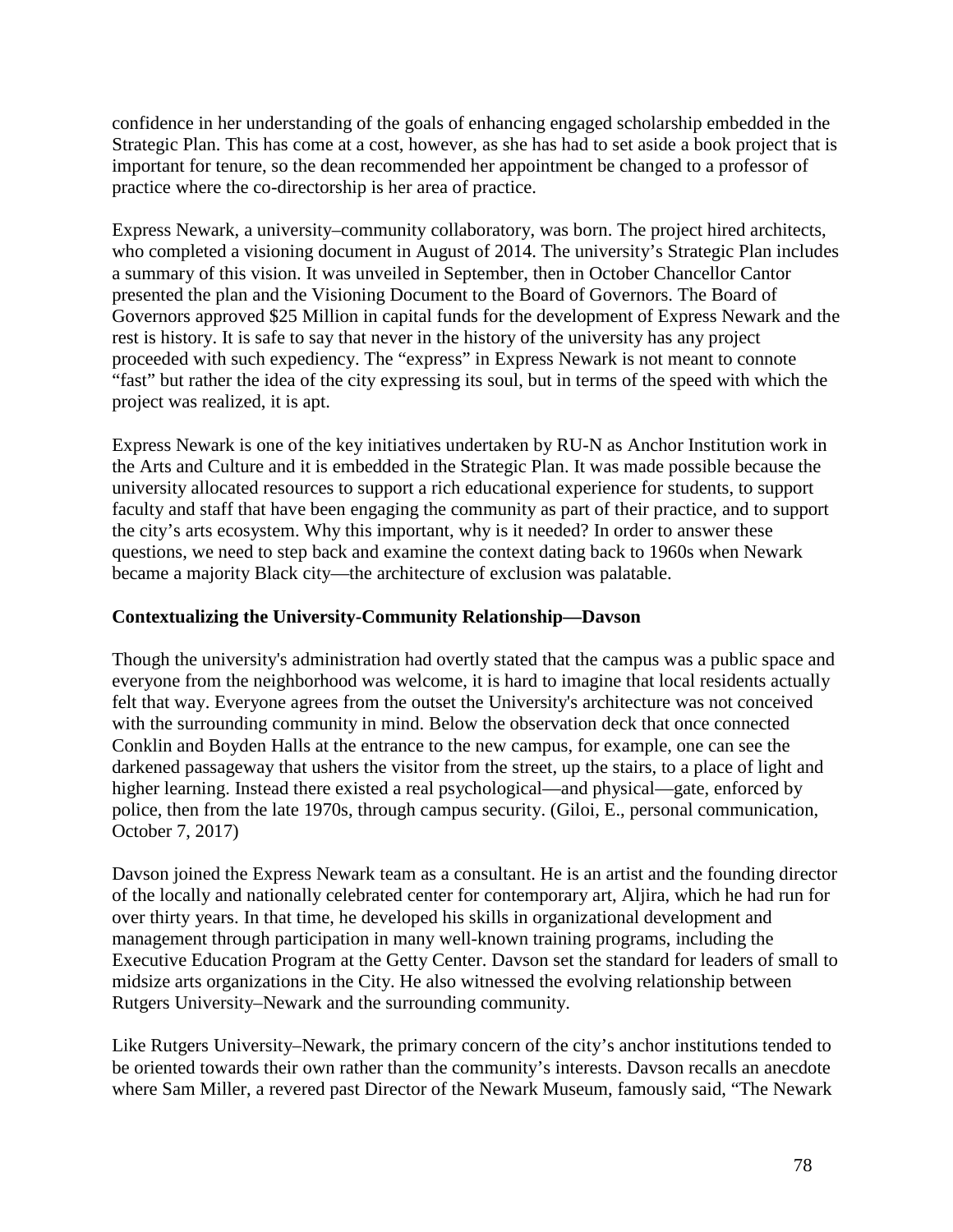Museum is a great museum—it's a pity it's in Newark". Throughout the 60s, 70s, 80s and 90s the attitude of the Rutgers University–Newark arts faculty in the Newark arts scene remained ambivalent at best. They came to Newark to teach and then returned to their practice in New York. They viewed the local scene as parochial and were in turn viewed with suspicion by Newarkers. One exception was the Director of the Paul Robeson Gallery, Alison Weld, a predecessor of Anonda Bell. Ms. Weld curated a show of Davson's work in 1988 along with the work of artists Mel Edwards, Bill Traylor, and Norman Lewis. Notwithstanding such isolated conciliatory gestures, the university remained, essentially, inwardly focused and hostile, especially towards Black men.

This is not a surprise, considering that the university seemed not at all concerned about Blacks (nor the Puerto-Ricans/Hispanics and Portuguese for that matter) who made up 85% of the Central Ward where the Newark campus was built. At that time, Blacks were definitely the largest demographic in Newark, making up 34% of Newark's population. Italians and Jews were around 20% of Newark's population at that time but they did not live in the Central Ward "...the University really had its eyes on other demographics, and not at all on Blacks living in the neighborhood that was used for the campus." In 1967, only 1% of the student body (across all three Rutgers campuses) was Black. The low enrollment of Blacks created a sense of mounting frustration in the community and on campus. In 1969 the situation came to a head with the takeover of Conklin Hall by RU-N's Black Organization of Students. The administration resolved to do better and as a result, but in 1969, that number had risen only to 3%. Small but significant gains, including the hiring of Black faculty, continued. (Giloi, E., personal communication, October 7, 2017)

Today the student body is among the most diverse in the nation (U.S. News and World Report, 2017), with Black students numbering around 18%. The progress is real. However, with 35% of the population still living below the poverty line, and the college attainment rate at close to 18% the city is still very much in recovery mode from the 60s. Many Newark residents have yet to benefit from the current renaissance in development of projects, such as the Hahne & Company building. Davson sees Express Newark as a direct response to this history of exclusion, and as a countermeasure that puts university resources to the purpose of the community.

#### **Practice, Presentation and Perception—Kline**

At the 2017 CUMU conference Nick Kline's presentation included a digital montage of a portrait photography studio occupying an empty storefront in Newark, NJ. Shown for the first time, this was to be the cover image of a proposal to the Rutgers University–Newark administration, PS Newark. Portrait Studio Newark proposed a pop-up photography studio that brought students, off-campus, into deeper engagement with people in the city. Kline didn't know that during his presentation, Rutgers Provost Steven Diner was in attendance, and afterward offered a storefront space that the university owned as a possible site for the project. As it turned out there were three empty storefronts available, so Kline initiated relationships with the director of the campus art gallery and a professor of graphic design for site-specific projects. While these proposals never took off at this location, they became a foundation of Express Newark.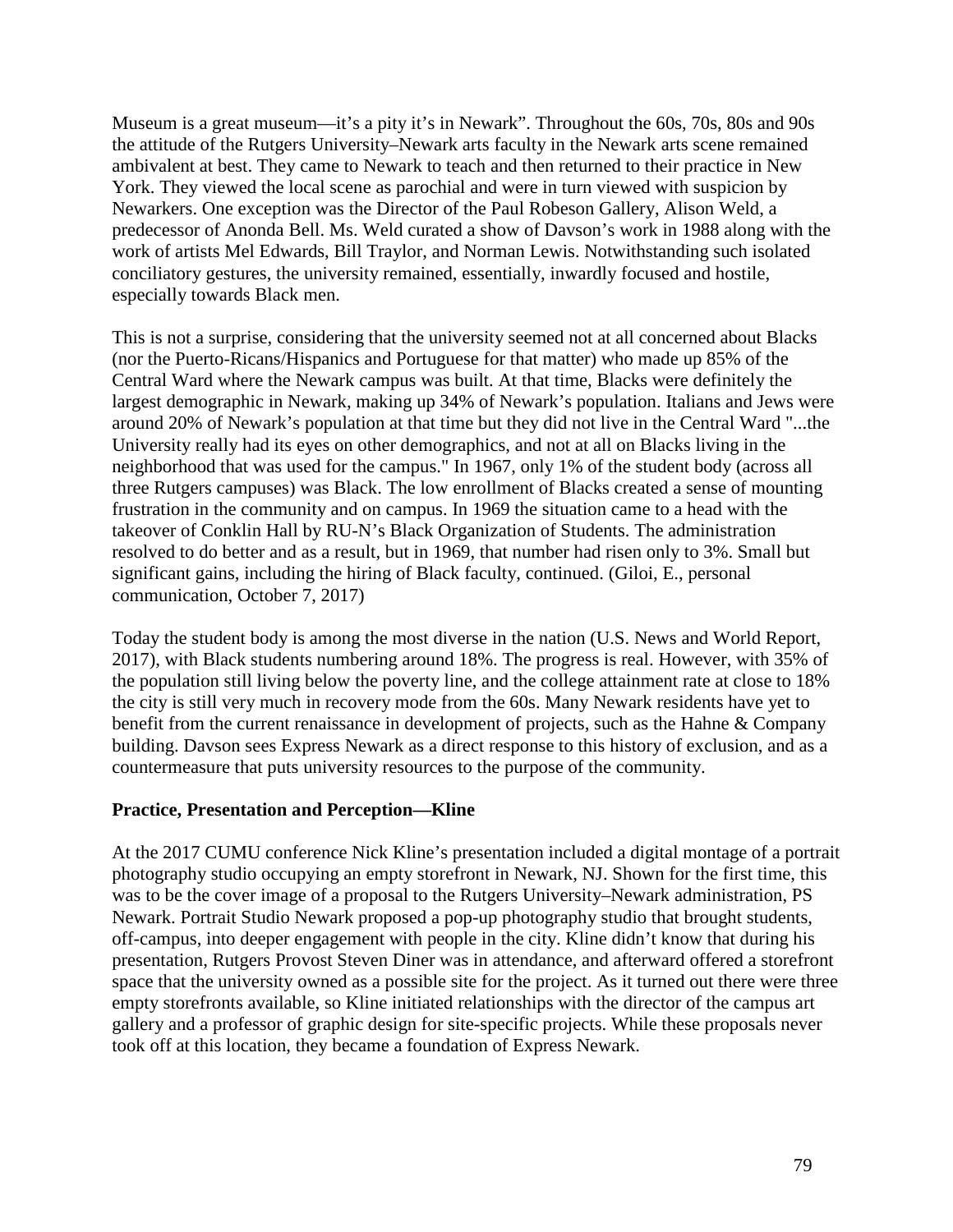Kline's practice as an artist includes photography, installation, artists' books, and socially engaged art. As Michael Henderson points out, "Under a variety of names, 'social sculpture,' 'socially engaged art,' 'collaborative arts,' 'new genre public art,' or 'social practice,' has become a prominent form in the twenty-first century." (Henderson, p. 98) Kline's art practice builds on artists work, such as Joseph Beuys, the German artist who "...developed a theory of social sculpture, "centered on the belief that the concept of art could include the entire 'process of living'—thoughts, actions, dialogue, as well as objects—and therefore could be enacted by a wide range of people beyond artists" (Jordan, 2013, p. 145 quoted in Henderson, p. 98)

Kline's work is rooted in portraiture that bears witness to the spirit of place, people and trauma. It addresses the personal and communal impact of loss and the power of resilience. Kline's work in portraiture is both literal and conceptual, some of it is exhibited in art galleries while other works are utilized as advocacy in human service contexts, or in educational settings such as public libraries. His extensive and productive practice and significant exhibit record, comprised the portfolio needed for Kline to achieve tenure last year. He was among the group of academics across the country who had to achieve tenure despite, not because of his engaged artistic practice/scholarship.

This is not surprising as Tim Eatman and Julie Ellison, leaders of Imagining America, Artists and Scholars in Public Life, found when they studied this issue in 2008. Eatman and Ellison state: "…tenure and promotion policies lag behind public scholarly and creative work and discourage faculty from doing it. Disturbingly, our interviews revealed a strong sense that pursuing academic public engagement is viewed as an unorthodox and risky early career option for faculty of color." (Eatman, Ellison, p. iv). For these reasons, their groundbreaking study, and the recommendations they provide, have become a road map for working toward creating tenure and promotion policies that will fairly value engaged scholarship and social practice.

Further analysis has been undertaken by a variety of groups including the Coalition for Urban and Metropolitan Universities which in 2016 devoted an entire issue of Metropolitan Universities Journal. Of particular relevance is Claire Cavallaro's "Recognizing Engaged Scholarship in Faculty Reward Structures: Challenges and Progress" which begins with Boyer, and builds upon Eatman and Ellison then draws upon subsequent work by Saltmarsh, Sandmann, Giles and others to describe the present landscape. Also of interest is Lisa Krissoff Boehm and Linda S. Larrivee's article on mentoring junior faculty. There, the authors discuss the key role played by deans at their university who are deeply connected to the community and can therefore facilitating and encourage this work.

Embedded reappointment, tenure and promotion policies that facilitate and encourage publicly engaged work have been established at a number of institutions including Syracuse University. At Rutgers University–Newark, the work has begun. Solicited by the Deans offices, each department has convened working groups that have defined quality engaged scholarship and social practice and have listed criteria so that it can be recognized. These definitions and criteria are under review by the appropriate university committee. This is the first step toward creating policy that we hope will become institutionalized. In addition, a new office of Pedagogy, Professional Development and Publicly Engaged Scholarship (P3) has been created to support graduate student and faculty development. This work will only continue as initiatives like P3 and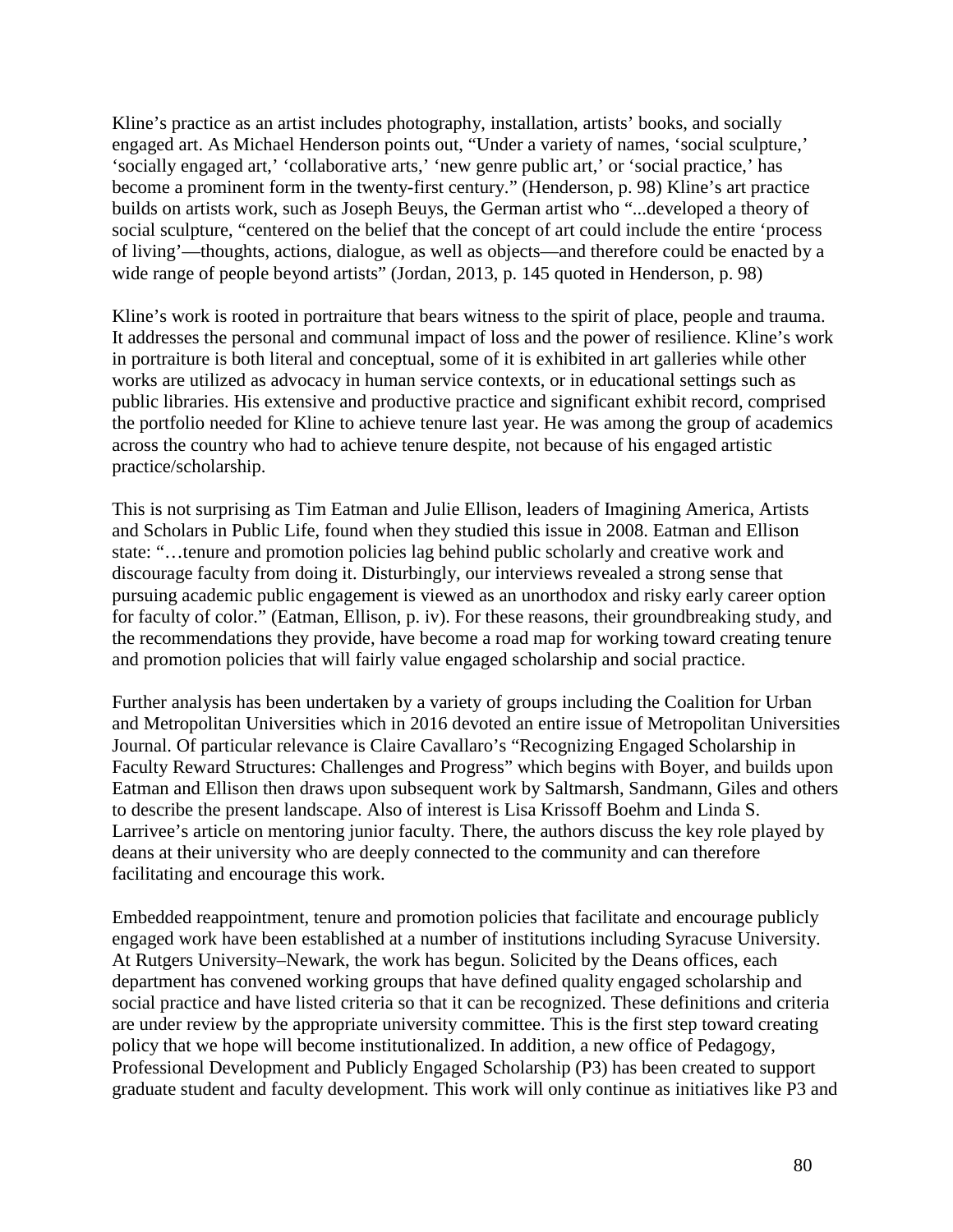the Honors Living and Learning Community (HLLC) develop further. This last is a residential community focused on "Local Citizenship in a Global World" whose inaugural Dean is Tim Eatman.

Kline is deeply connected to the work of HLLC and P3 and co-taught courses under its rubric based on his artwork in which he investigates odd or unexpected subjects such as: (a) a photography series of people sleeping in their cars; or (b) the prevalence of men wearing striped shirts in disaster scenes as depicted by photojournalists; (c) an installation in which he striped an entire former church by flipping over sets of white boards, revealing the brown cedar color underneath; or (d) a collaborative project of books made of glass. The work guides the viewer to reconcile seemingly ordinary objects or situations with socially-charged contexts, and in doing so to engage that viewer in a conversation about difficult topics.

In some cases, like the Glassbook Project, or Shine Portrait Studio, Kline's "hand" as the artist isn't present. With Shine, he collaboratively created a portrait photography studio based in downtown Newark, NJ, that reimagines the tradition of local "Main Street" studios as a new and hybrid educational and community- "owned" facility. Davson, accurately related Kline's intentions for Shine when he stated: "This Portrait Studio builds on the legacy of an emancipated population empowered to construct its own identity and document its own history... and is rooted in the history of Newark and the struggle of the African American community to construct its own identity." This project imagines a space that attempts to counteract the negative narratives told about Newark from the media and non-residents. It demands that Kline's artistic gesture is one of facilitation, creating structures of access, and deeply held cooperative spirit with the community.

In the field of contemporary art, social engagement is a common genre. It is embraced by many artists as a means of expression. In many cases, artists embrace it to be more direct in impacting change in the world. Some artists act from a sense of frustration that mere representation of political, social, and other injustices, in the photographic sense, is not adequate or urgent enough. Socially-Engaged Art is progressive, and frequently lives and functions within a public sphere or context that is far removed from the art gallery context. While embraced by the art world, Kline met resistance to this art form from within academia, while on a tenure-track. The message from a Dean was clear: pursue traditional gallery exhibitions, awards and critical reviews, and if this collaborative type work is submitted it wouldn't be considered for tenure. The standard Form 1- B had not accommodation for this type of work. As a result, Kline pursued a dual track of both traditional exhibitions as well as engaged work.

During his tenure-track process, the Rutgers University–Newark administration changed and Kline found increasing support. Actually, there was an urgency for this type of work from the newly appointed Chancellor Nancy Cantor, who Kline credits for guiding his thinking toward equity and co-building with community partners. As such Kline's initial proposal shifted from the students doing for people in Newark, to creating a badly needed resource. At the core mission of Shine is a working portrait photography studio that facilitates and supports the expression and self-representation of the Newark, New Jersey community. It is a cutting-edge photography studio with state-of-the-art equipment and technical support free to use for Newark-based artists, photographers, stylists, fashion designers, entrepreneurs, and the entire creative community.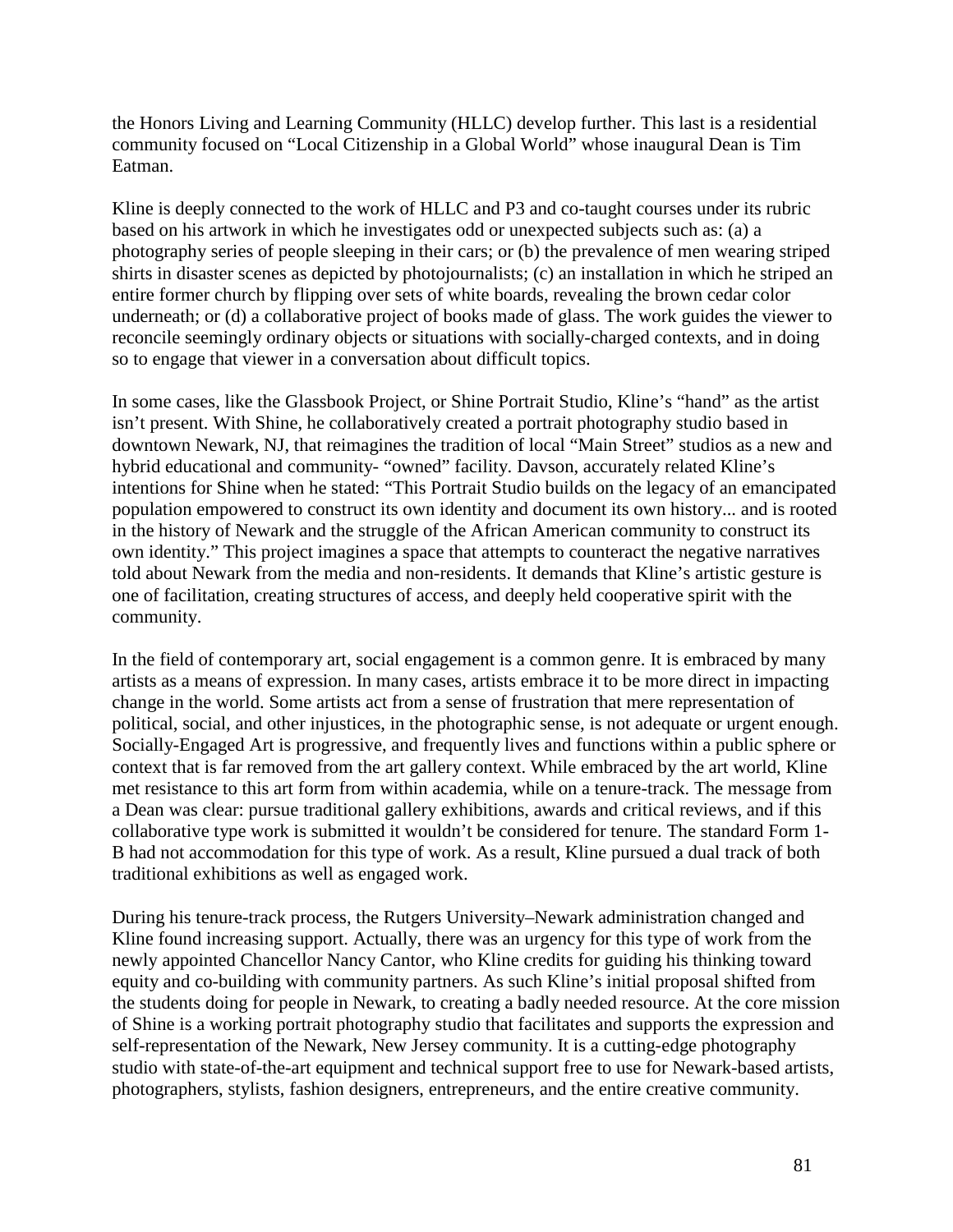Kline was awarded two course releases to run Shine, and he was allocated equipment and program funds to support the collective work he and his community partners were undertaking.

## **Community Partnership Development—Fleming**

Tamara Fleming is a long-time resident and small business owner in Newark. She is a portrait and lifestyle photographer for corporations, non-profits and small business owners. She prides herself in providing real and relevant images that companies need to reach their target audience. In 2007, under a company she co-founded called FirstEye MediaWorks (dba FEMWORKS), she launched her business in the heart of Newark NJ and spent many years working with the community to create an impact and change the perception of the city.

Fleming works with women and young girls, using the camera as a vehicle to work through areas such as self-esteem, body image, self-confidence including a focus on community. Her program, ExpozHER: Personal Development Through Photography, has been implemented in Africa and Haiti, immediately following the 2010 earthquake which killed over 200,000. She has also for many years captured visual stories of the LGBT community. One exhibit, entitled "Newark Leaders: The LGBTIQ Portrait Project" was launched during the kick-off of Rutgers "Queer Newark Oral History Project" in 2012. The exhibit was a way to see and hear the struggles, passions and unwavering commitment of the LGBTIQ community in Newark. A featured participant of the exhibit, Rodney Gilbert, founder of Yendor Productions, was quoted saying "It wasn't initially through my sexuality, but my experiences as an African-American male that subconsciously affected me as I discovered coping mechanisms to build my self-esteem. In my adult years, those experiences regarding race in America and abroad became parallel with my sexuality." (Gilbert, R., November, 2012)

During the presentation at CUMU, Fleming shared a story of her donating her services to support a local organization. In the presentation, she showed a slide featuring a behind-the-scenes clip of a recent photo shoot. Fleming was contacted by a Newark-based non-profit called "Eyes Like Mine". This non-profit provides services to individuals who are visually impaired. The organization's founder needed professional photos to support the marketing and branding of its annual event, "Dancing with the Blind". In the behind-the-scenes (BTS) clip, the Mayor of Newark (who performed in the show), was captured practicing his dance moves with his dance partner during the photo shoot.

Fleming, along with Colleen Gutwein and Tinetta Bell, were all hand-picked, highly recommended community partners who worked with Nick Kline to shape the space and programming for Shine over the course of more than a year. In frequent meetings around the development of Shine, they discussed the program's purpose and how it supports the Chancellor's Strategic Plan. Community partners are in place to ensure that the Newark community will reap the benefits of having a state-of-the-art studio in its backyard.

During the planning session, wearing hard hats while walking through the shell of this historic building, the group would share options, thoughts and concerns about the development, knowing that their viewpoint would be heard and considered.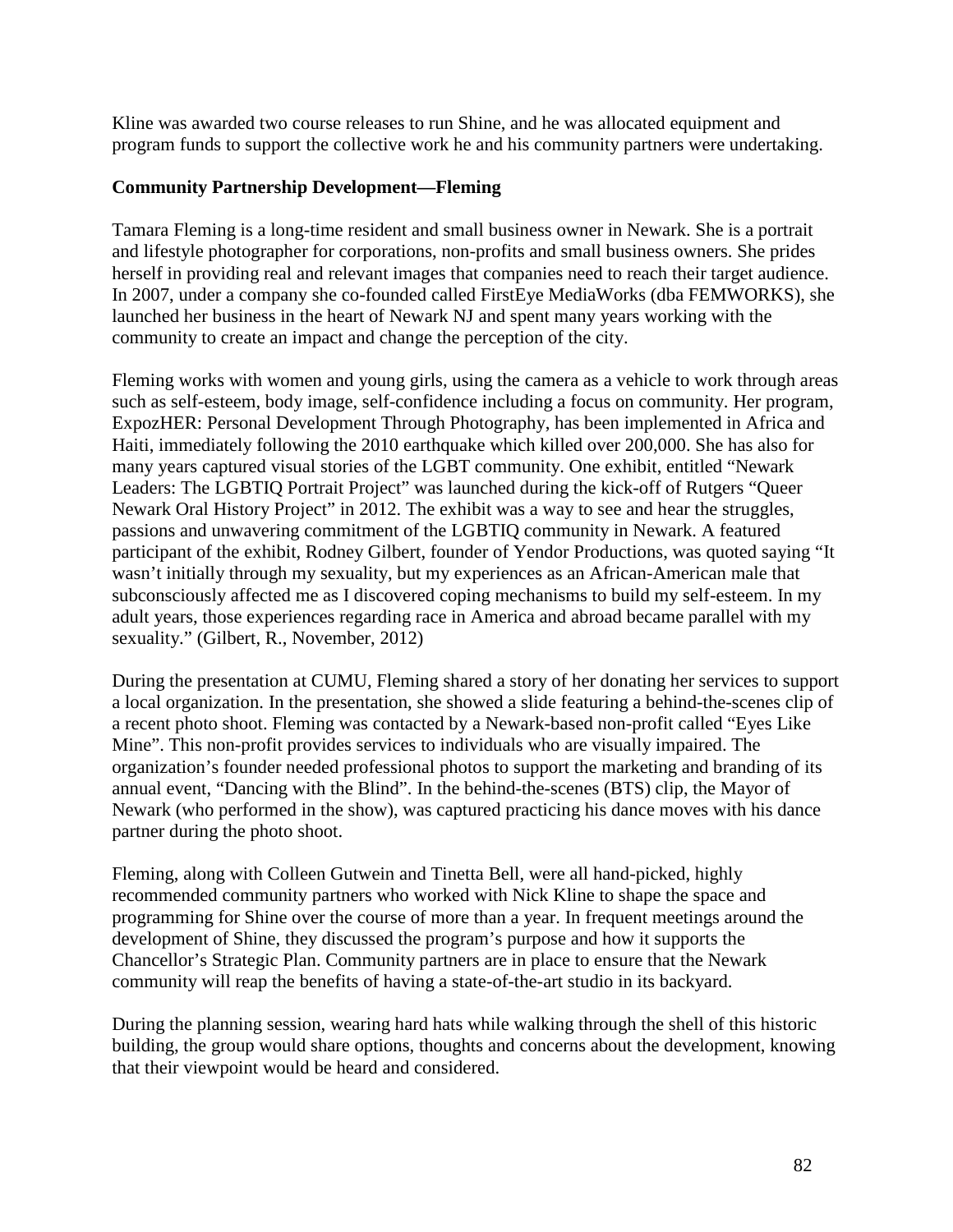The building is complete. Already a great many powerful collaborations and projects have been created by artists who use the space for both professional, personal and artistic goals. Community partners and the public have access to space, equipment and technical support, as well as access to a growing network of artists, who range from the novice to the expert. The community partners are confident that upcoming programming will inspire the community and bring new artists into the spectrum. To date, Shine has hosted a multitude of artists. Newark fashion designer, Marco Hall has held photo shoots in the studio to the photography. Dr. Deborah Willis has curated a major photography exhibit of deeply engaged work.

Fleming feels her work & contribution as a community partner will provide better opportunities for building authentic and sustainable relationships with the community and the university.

# **Practice + Teaching + Service = Scholarship—Fischzang**

Like Kline & Fleming, through her teaching practice at Rutgers University–Newark and especially in Express Newark, Chantal Fischzang has been able to pursue co-building and social engagement through her practice and teaching. She arrived at RU-N in the Fall of 2012, right after completing her masters at Pratt Institute in Communications Design. First hired as a nontenure track assistant professor, after her first review, she transitioned to the tenure track and she anticipates applying for tenure in 2022. She focused her thesis on ways to define the design practice through a social lens; a new approach to design—social design.

Social Design, as Fischzang describes it, breeds a new type of designer; one who functions with aptitudes formulated beyond formal training. It can be better understood as an approach to life. Former AIGA & Winterhouse Institute president William Drenttel, in his forward for Andrew Shea's *Designing for Social Change*, describes the activity as "inherently pragmatic and resultsoriented, simultaneously humble and ambitious, and fundamentally optimistic and forwardlooking." (Shea, Drenttel, p. 06-07).

Andrew Blauvelt, former Director of Graduate Studies and Chair of the Graphic Design Department at the College of Design in North Carolina State [University,](https://en.wikipedia.org/wiki/North_Carolina_State_University) explains the concept further, in his article "Towards Relational Design," published in the *Design Observer*. The designer of today must become an enabler and catalyst of action/experience/thinking/feeling inspiring action through open-ended platforms of participation. He also acknowledges that the audience member (of today), in turn, is "a social being, one who is exhaustively data-mined and geo-demographically profiled," (Blauvelt, 2008) and is the vessel, as Fischzang concludes, that should guide our problem-solving process and solution seeking direction.

In the years since the completion of her thesis, Chantal Fischzang continued to dedicate her work to the notion of social design, involving her clients, audiences, partners & students, into cobuilding design solutions in both her professional practice and her academic career at RU-N. She integrated Human-Centered Design (HCD) principles into her practice and teaching. HCD is a holistic approach that infuses the design process with both empirical and empathic research, untraditional field-work, and experimentation to understand people's behaviors.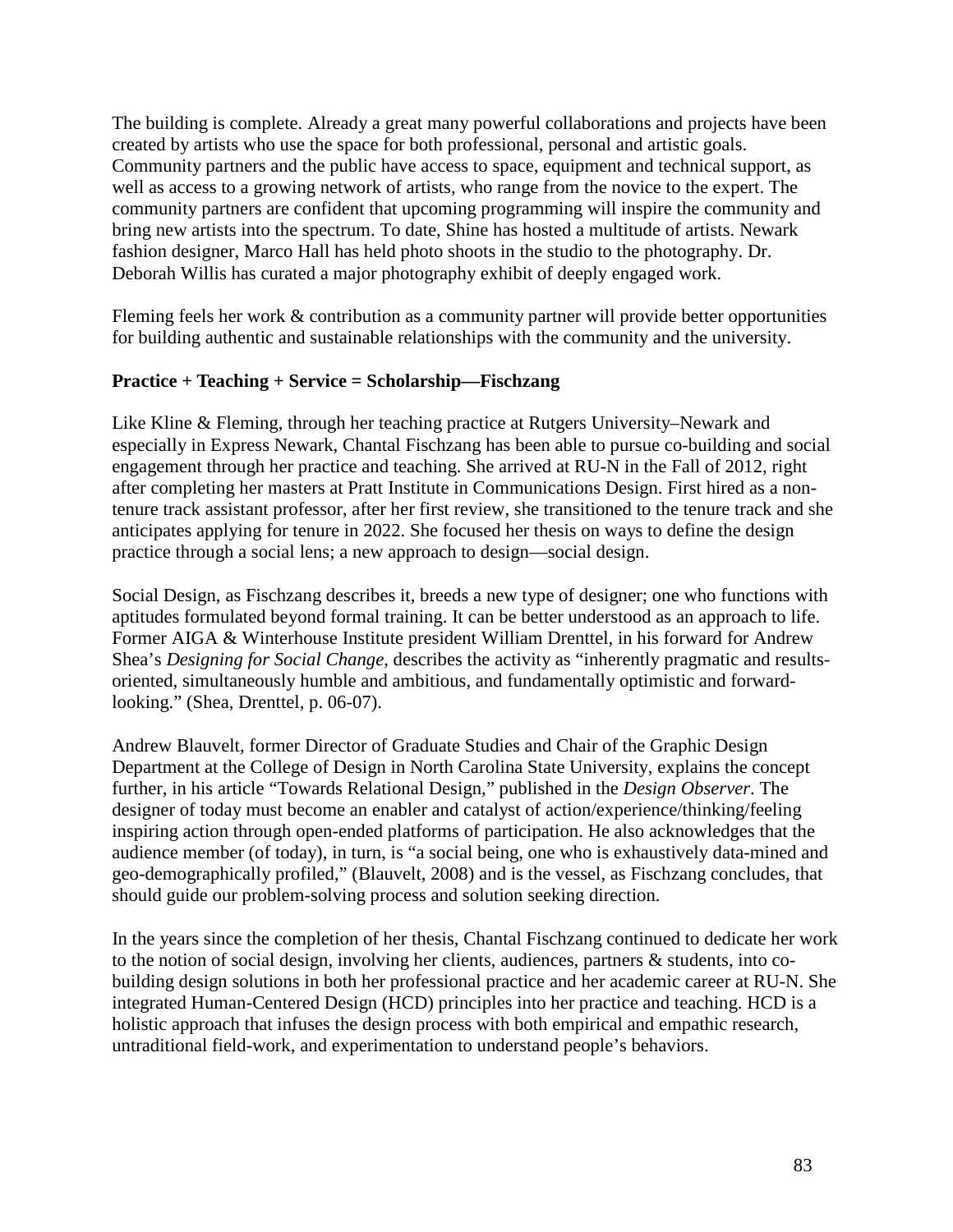The HCD model is predominately employed and put forward by Stanford University's d.school, and adapted into a business model called Design Thinking, by professor David M. Kelley,founder of the prominent design consultancy firm IDEO. It allows designers to articulate the problem as well as a solution, through combining creative principles with sociological fundamentals, in order to design deliverables that satisfy a people-first work ethic.

The mission of Design Thinking, as expressed by Kelley's partner and IDEO's CEO Tim Brown in his book *Change by Design*, is "to translate observations into insights and insights into products and services that will improve lives." (Brown, p. 49)

Through this type of practice Fischzang has engaged in projects that improved her designmaking and education practice. Not only did these projects raise public awareness of social justice and environmental responsibility through design, but through the projects she has strategically explored the way those topics, values and methods can be applied in her classroom.

### Practice

One of the most important aspects of Fischzang's professional development has been the collaborative process. Human-centered design processes tend to be more effective when corroborated by a collaborative dialogue. This linkage between socially engaged design and collaborative practice has become more and more relevant in recent years. Bruce Mau, a key innovator in the realm for social change through design, has stated in his book *Massive Change,* that "design is the human capacity to plan and produce desired outcomes." That planning and production of outcomes is better founded and more democratic when it is informed by a collaborative and/or participatory process with the audience.

He also states that collaboration is necessary because "the space between people working together is filled with conflict, friction, strife, exhilaration, delight, and vast creative potential." Highly charged social issues are best addressed in design through a process of thoughtful exchange among designers and experts from other fields. Cited by Stephen J. [Eskilson](https://www.amazon.com/s/ref=dp_byline_sr_book_1?ie=UTF8&text=Stephen+J.+Eskilson&search-alias=books&field-author=Stephen+J.+Eskilson&sort=relevancerank) in his book *Graphic Design, A New History,* in a section about the new "Citizen Designer," Mau proposes "a new commitment to cross-pollination and collaboration…" (Eskilson, p. 417), as a model for cultural transformation.

Collaborative design practice with a human-centered approach is how Fischzang defines her journey towards tenure and promotion.

For the past five years, Fischzang's work has been mostly collaborative. Fischzang is co-founder of IntraCollaborative (Intra), a partnership of 5 practicing designers and educator that came together based on a strongly shared belief in design as an agent of change and they continually look for ways to extend the principles of their academic pursuits into local environments and communities, working jointly to unravel complex issues and develop design materials aimed at social education and reform.

With Intra, she has worked on various publicly funded and pro bono projects around NYC. Through this work, as well as part of other collaborations, Fischzang has received various design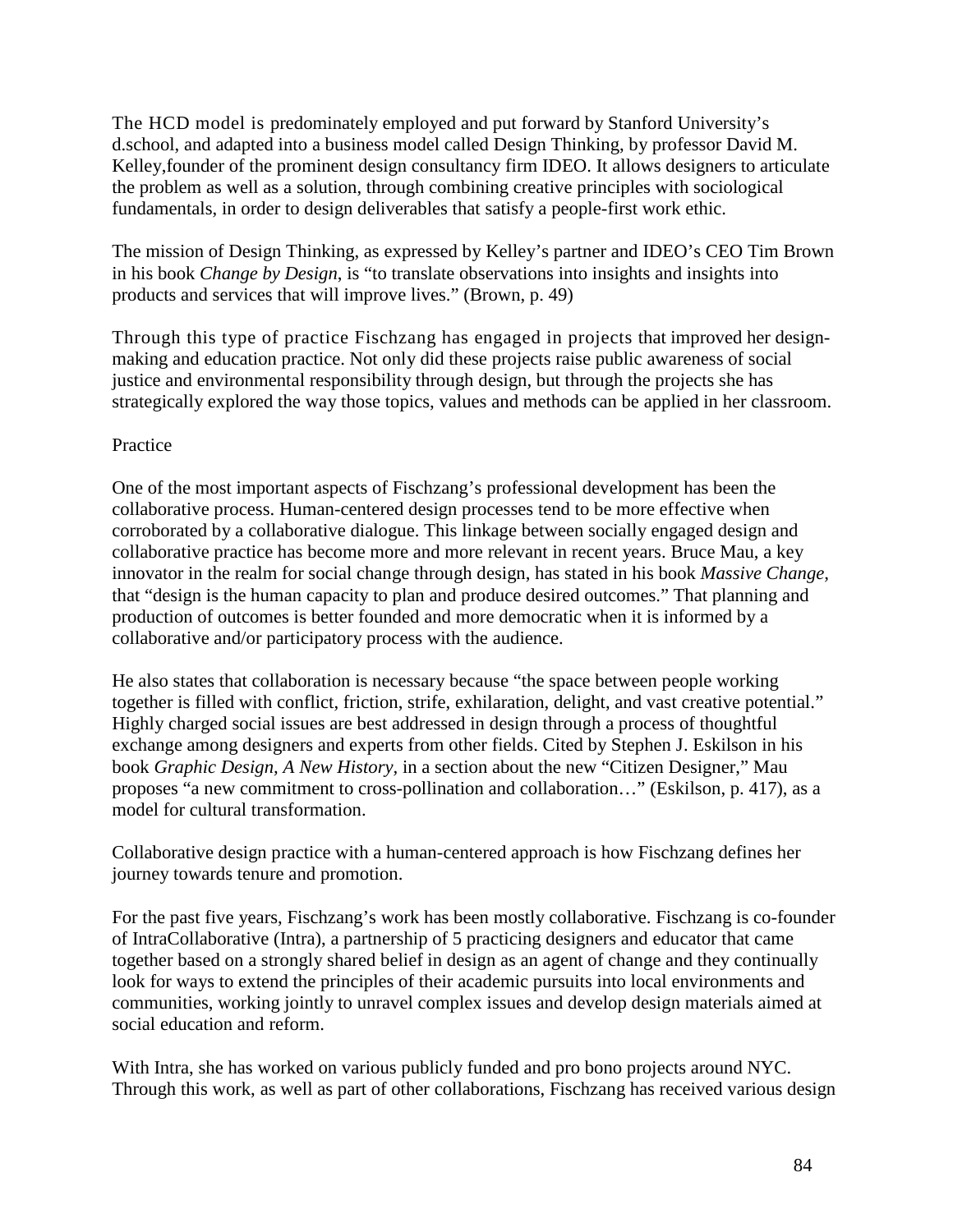awards, grants and has exhibited her work at the Cooper Hewitt Smithsonian design museum.

Practice + Teaching + Service

At RU-N, Fischzang found a clear intersection and productive exchange between her career focus, her role in the classroom and her service to the community, through service learning. Therefore, she continued to investigate ways in which social contexts can be applied to the fundamentals of graphic design: image, word and message-making through different mediums. In class, as it is in the practice of design, the process is as important as the final solution. Fischzang asks her students to stress the relevance of how their process has allowed them to discover what the result is going to be as opposed to working towards a pre-established outcome. Ultimately, this prepares students to find a way to align their future clients' goals with their own responsibility towards the audience.

In 2007, Katherine McCoy, co-chair of the graduate Design program for [Cranbrook](https://en.wikipedia.org/wiki/Cranbrook_Academy_of_Art) Academy of [Art,](https://en.wikipedia.org/wiki/Cranbrook_Academy_of_Art) and best known as one of the apostles of Postmodernism and New Wave in communications design, was also cited by Eskilson in his *Citizen Designer* segment. She condemns the fact that many design programs have trained students to suppose that "political and social concerns are either extraneous to our work, or inappropriate." In her essay *Rethinking Modernism, Revising Functionalism*, she further points out that "deeper concerns" that shape her design work and philosophy, are "the audience's interpretation and participation in the construction of meaning." (McCoy, p. 49)

Encouragingly for Fischzang, her experience bringing in these concepts, has been well-received at RU-N's Arts, Culture and Media Department, where Fischzang's teaching has served as a platform to apply her practice. Since her arrival, her intention has been to reshape design education by ensuring that students understand the significance of context in their work as well as the way formal, conceptual and theoretical aspects are applied.

Based on AIGA's *Designer of 2025* report, design students must be prepared to consolidate the demands of multiple stakeholders, while assessing the impact of their work on socio-cultural environments. Emily Gosling, senior editor for AIGA's *Eye on Design*, writes "What that essentially boils down to is accountability: designers now more than ever need to justify their research and outcomes, and be aware of potential issues around representation, interpretation, and dissemination of products and images." (Gosling, 2017)

Consequently, Fischzang has worked to define how social design proves to share an inherit connection between design practice, teaching, and community engagement. She has further explored this relationship by applying these notions to senior courses and the content for the student's BFA portfolio exhibition. Her system has involved design thinking as a methodology that focuses on a human-centered approach to design-making and empathy as a strategy for students to understand how people feel to move them through their work.

For instance, a student who was in the process of defining her capstone project—the content for her exhibition—was suffering from anxiety to the point where she was paralyzed and could not produce. She was visiting the Campus Counseling Center and they encouraged her to continue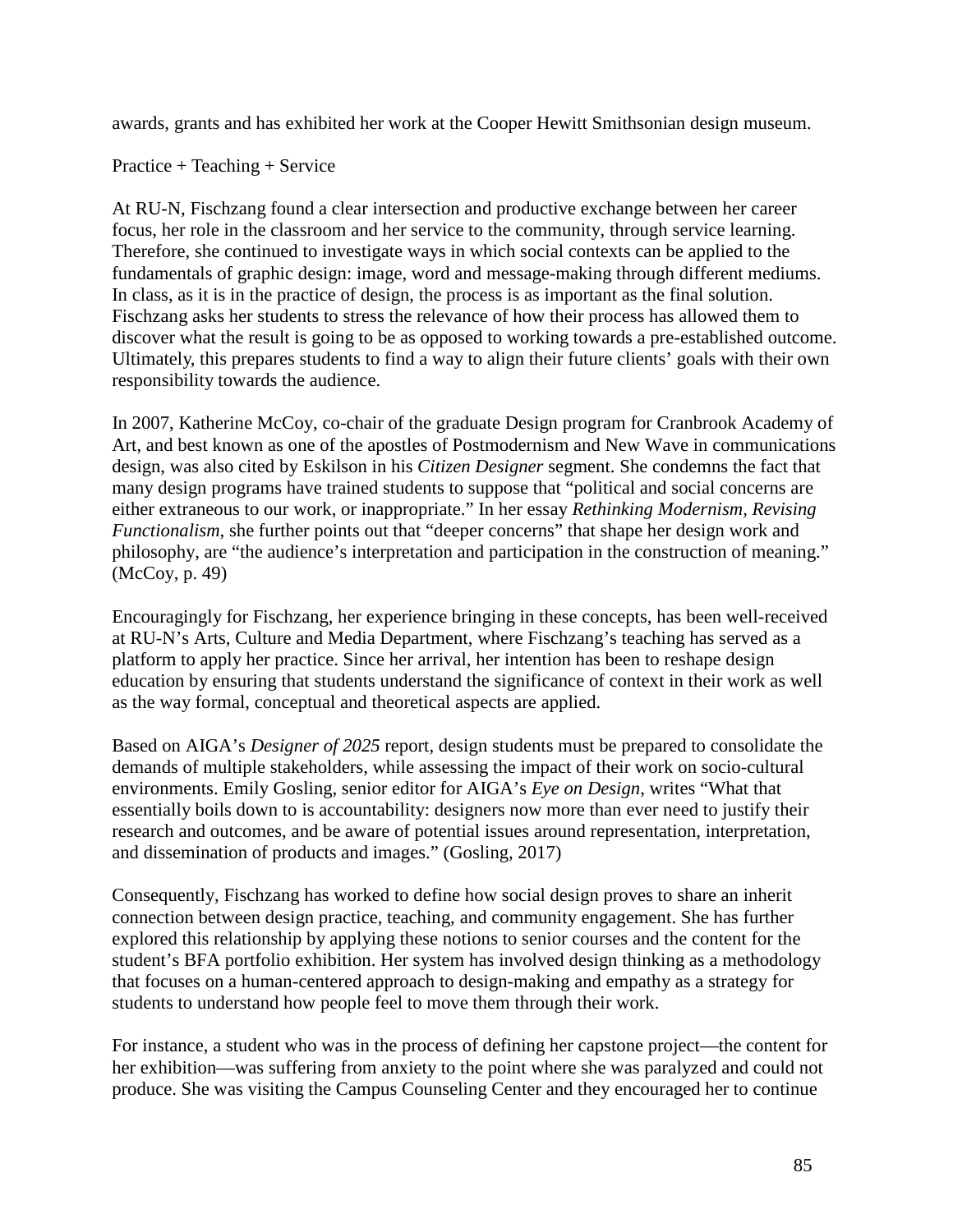working without having to define the work. Fischzang and the student defined this process as "mindless making." Fischzang advised the student to make use of this experience and create promotional materials for the counseling center by employing the same approach/effect. As a result, the student created a campaign called Relief Project which involved a series of posters that engaged the audience into the physicality of the poster, to participate in the making of it and contribute to its meaning. As the audience (students) participating in threading, coloring and a tearing (reductive collage) of the posters, they actively covered the word "anxiety," and all that was left was the word "relief."

Practice plus Teaching plus Service equals Scholarship

Chantal Fischzang considers herself "a beneficiary of a new environment at RU-N that recognizes the value of this [publicly engaged] pursuit." Professor Ned Drew, the Director of the Design program at the ACM department, and one of the spearheads of the initial conception of Express Newark, drew both Fischzang and their colleague, Jennifer Bernstein, assistant professor of design, into building a framework for service-learning Their partnership sought to create a program that could engage design students with the Newark community. Together they cofounded two partner programs at Express Newark: The Design Consortium & Visual Means. These programs are part of the ACM department's Graphic Design curriculum. They are design courses that function as design studios where graphic design students, partake in real-world problems and offer design solutions for community organizations, researchers, activists and educational institutions in Newark and beyond.

The Design Consortium's inaugural project at Express Newark was the Express Newark identity system. This is a project exemplifies the complete dynamics of their collaborative process clients become their partners and students and faculty work together as a team.

The Express Newark branding process immersed the Design Consortium into four semesters of identity development, in which faculty took turns to tackle specific components of the project during each semester. Fischzang and Bernstein first offered a collaborative brainstorming workshop where all stakeholders (faculty, staff, students and community members) contributed to the initial concepts for the identity. The next phase involved establishing a visual concept through branding, led by Jennifer Bernstein. The following semester, Ned Drew's class refined the logomark concepts and extended them into a cohesive brand system including a robust brand guideline publication and an initial phase of the building's signage that was later fully addressed by Bernstein's second term in the process. Later, Fischzang led her class into applying the brand system into marketing extensions such as stationery, custom merchandize, communication materials, social media implementation and participatory executions, including elements for the EN opening that allowed for the public to engage in a reflection of the EN identity.

Fischzang and Kline were part of a faculty committee that wrote the criteria for tenure committees to review engaged scholarship. Fischzang will be the first faculty member in the ACM department to test this new definition. Through Express Newark, the university is embracing and defining community engaged scholarship by supporting faculty, like Kline and Fischzang, to make use of the arts to communicate with/for/about the community.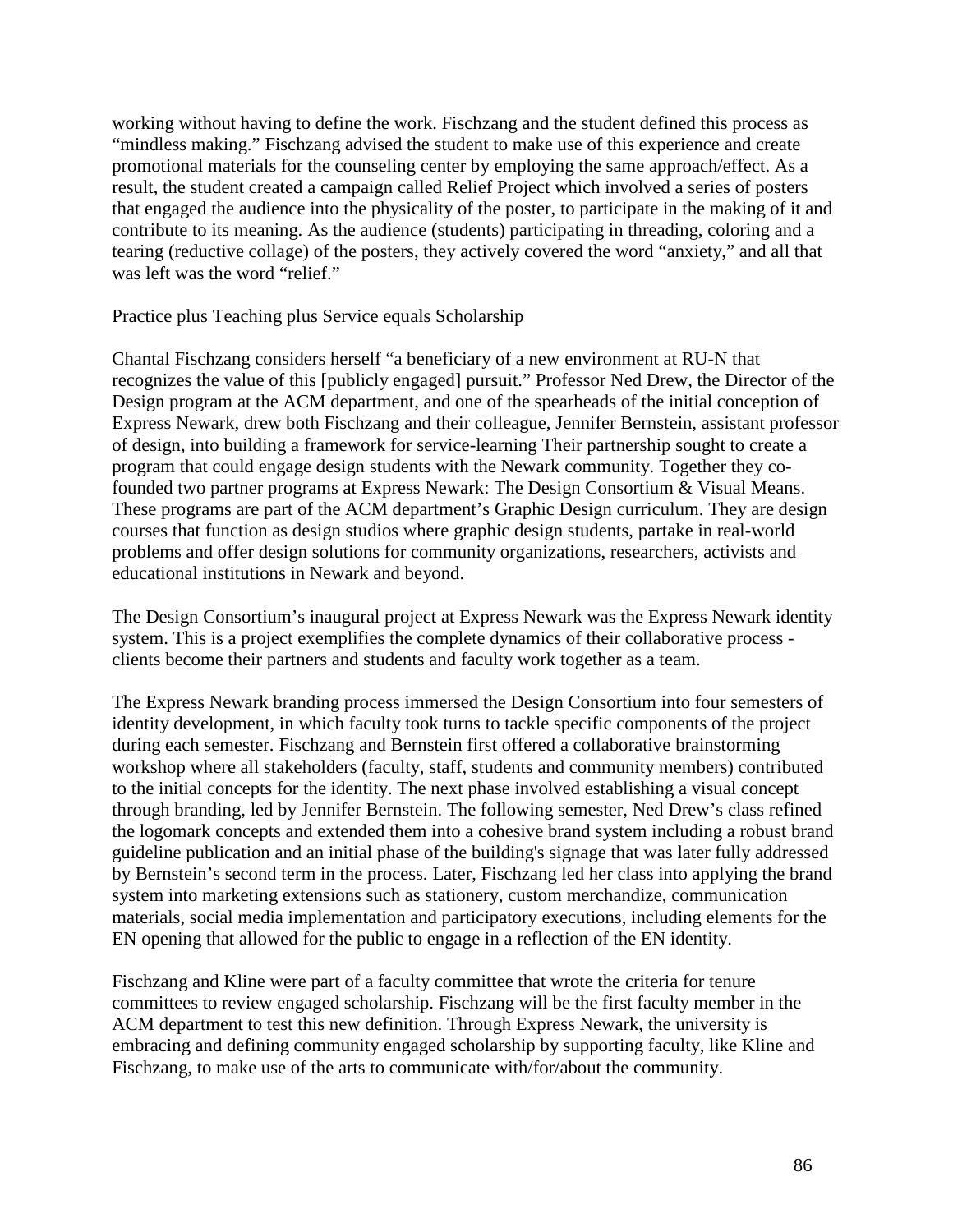#### **Conclusion**

In a very real sense, Express Newark is a fulfillment of the university's public mission. University leaders at Rutgers Universities–Newark have played an essential role in supporting faculty who are interested in publicly engaged scholarship through a number of key efforts. For the faculty in the arts the investment in building Express Newark at a site that was outside the footprint of the university, and in a public building, was perhaps the most definitive. In the addition to the custom-built space, the Chancellor's office funds an operating budget for the project which pays for programing and staffing. Members of the leadership team have partnered with faculty and community members in fundraising and grant writing. The Express Newark team is continually brought in to talk at important events with key stakeholders in education such as the Anchor Institution Task Force, donors, alumni, and the Middle States Commission. The Dean's office and the HR office have worked extensively with us to imagine structuring positions in a way that supports our work, and at the same time that works for community artists who work as teachings artists, preparators, and gallery attendants. The legal and procurement arms of the university have worked with us to imagine new forms of contracts that are appropriate for artist residencies of varying lengths. In this way, they are supporting community members who are interested in collaborating with faculty to produce publicly engaged scholarship and building trusting relationships with the university.

A key part of building trust between the university and the community was to hire a community codirector, a key step in assuring the community that the university was serious about creating equitable and meaningful partnerships. When Davson first joined the team, he was engaged to provide a reality check for the project. Specifically, he matched the goals with outcomes and perceptions. He was to write a report, which would culminate in a mission statement for Express Newark. Davson's report was undertaken with Bell and Schaper Englot assessing the capacity of local arts organizations who might be potential community partners in Express Newark. As the research for the report progressed it became clear that in order for Express Newark to be believed as a third space by the Newark arts community, the partnership would need to extend to the leadership. As co-director Davson has a direct impact on ensuring equity is more than an abstraction at Express Newark. One of the most significant aspects of the project is that the university is transferring wealth and agency and in doing so, shifting power to members of the community who understand how to most effectively deploy those resources. Davson has been hired for an extended period to serve as the co-director of Express Newark and is a true partner in personnel and programing decisions that shape the budget. Each and every day he and Schaper Englot engage in meeting with community artists, activists and organizations who wish to create programing and partnerships in Express Newark. They also meet with faculty and students to discuss future projects and the strategic direction of different initiatives. In a short period of time Express Newark has developed into a vital part of the arts ecosystem awarding sub-grants, honoraria, and stipends to artists-in-residence, employing artists as cultural workers teaching, curating, administering projects. Daily we collectively work to fulfill the promise of our mission statement.

Express Newark is a conceptual framework and an interdisciplinary learning space where artists and community residents collaborate, experiment, and innovate in partnership with Rutgers University–Newark faculty, staff, and students to engage in creative practice, foster democratic dialogue, and promote positive transformation.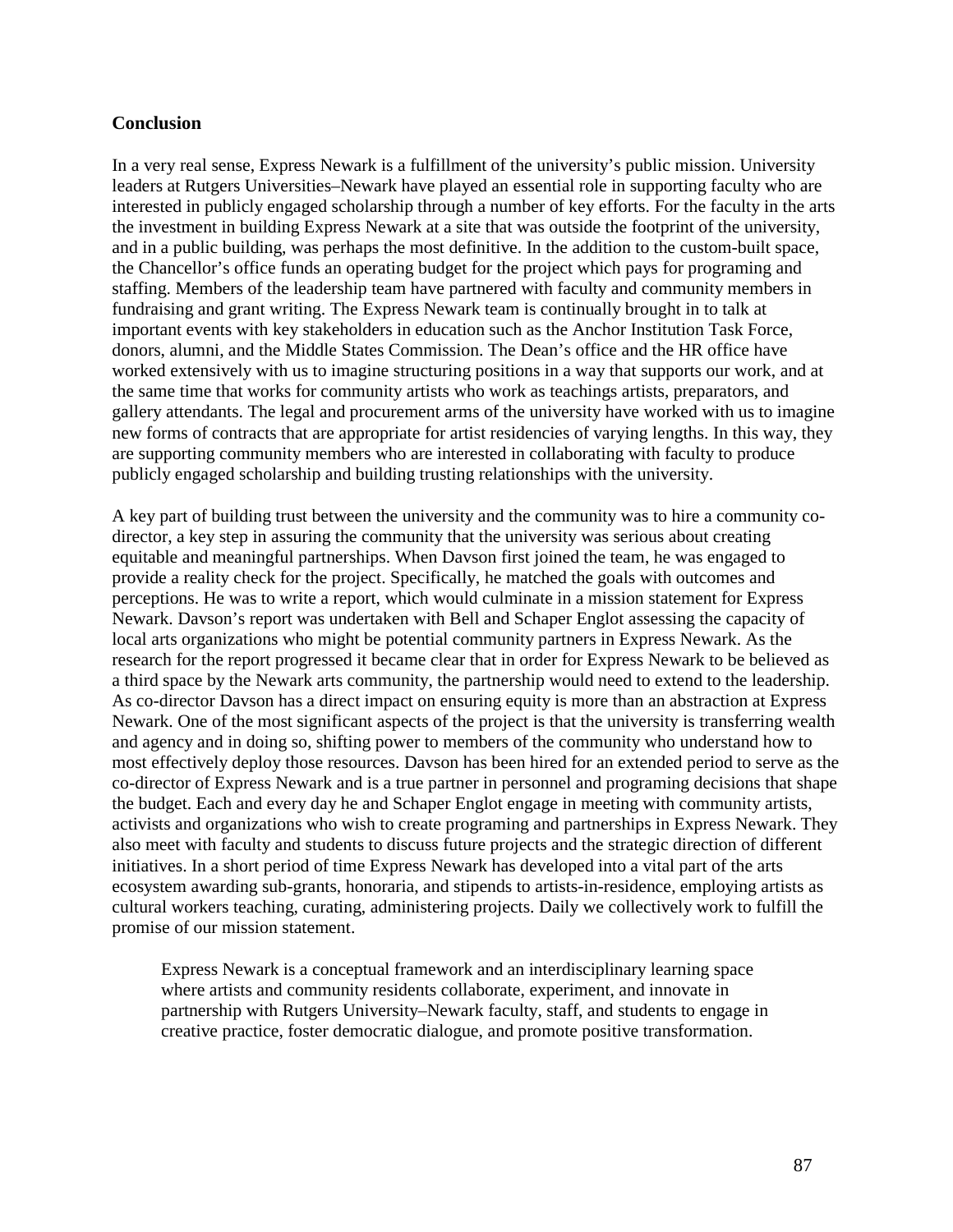#### **References**

AIGA Educators, (2017, August 21). *AIGA Designer 2025*: *Why design education should pay attention to trends*. Retrieved from https://educators.aiga.org/wpcontent/uploads/2017/08/DESIGNER-2025-SUMMARY.pdf

Bhaba, H. (2006/3). Le tiers-espace: entretiens avec Jonathan Rutherford. *Multitudes*, *3*(3) 95- 107. http://doi.org/10.3917/mult.026/0095

Blauvelt, A. (2008, March 3). Towards Relational Design. *Design Observer.* Retrieved from https://designobserver.com/feature/towards-relational-design/7557/

Boyte, H. (2009). *Civic Agency and the Cult of the Expert.* Dayton, Ohio: The Kettering Foundation.

Brown, Tim. (2009). *Change by Design*. New York, New York. Harper Business.

- Cantor, N., Englot, P., & Higgins, M. (2013). Making the Work of Anchor Institutions Stick: Building Coalitions and Collective Expertise. *Journal of Higher Education Outreach and Engagement, 17*(3), 17-46. Retrieved from http://openjournals.libs.uga.edu/index.php/jheoe/article/view/1036
- Cavallaro, C. (2016). Recognizing engaged scholarship in faculty reward structures: Challenges and progress. *Metropolitan Universities Journal 27* (2) *p*. 2-5. Retrieved from https://journals.iupui.edu/index.php/muj/article/view/21228 <https://doi.org/10.18060/21122>
- Dewey, J. (1916). *Democracy and Education: An Introduction to the Philosophy of Education.* New York, New York: The MacMillan Company.
- Eatman, T. K., & Ellison, J. (2008). *Scholarship in public*: *Knowledge creation and tenure policy in the engaged university a resource on promotion and tenure in the arts, humanities, and design*. Imagining America: Artists and Scholars in Public Life Tenure Team Initiative on Public Scholarship. Retrieved from http://imaginingamerica.org/wpcontent/uploads/2015/07/ScholarshipinPublicKnowledge.pdf

Eskilson, S. (2007). *Graphic Design: A New History*. New Haven. Yale UP. p. 417.

Gilbert, R., (November, 2012). Personal communication with Tamara Fleming, November, 2012.

- Giloi, E. (2017, October 7). Newark Rhythms project, personal communication with Victor Davson.
- Giloi, E. (2018). *Newark Rhythms*. Newark: Express Newark Press.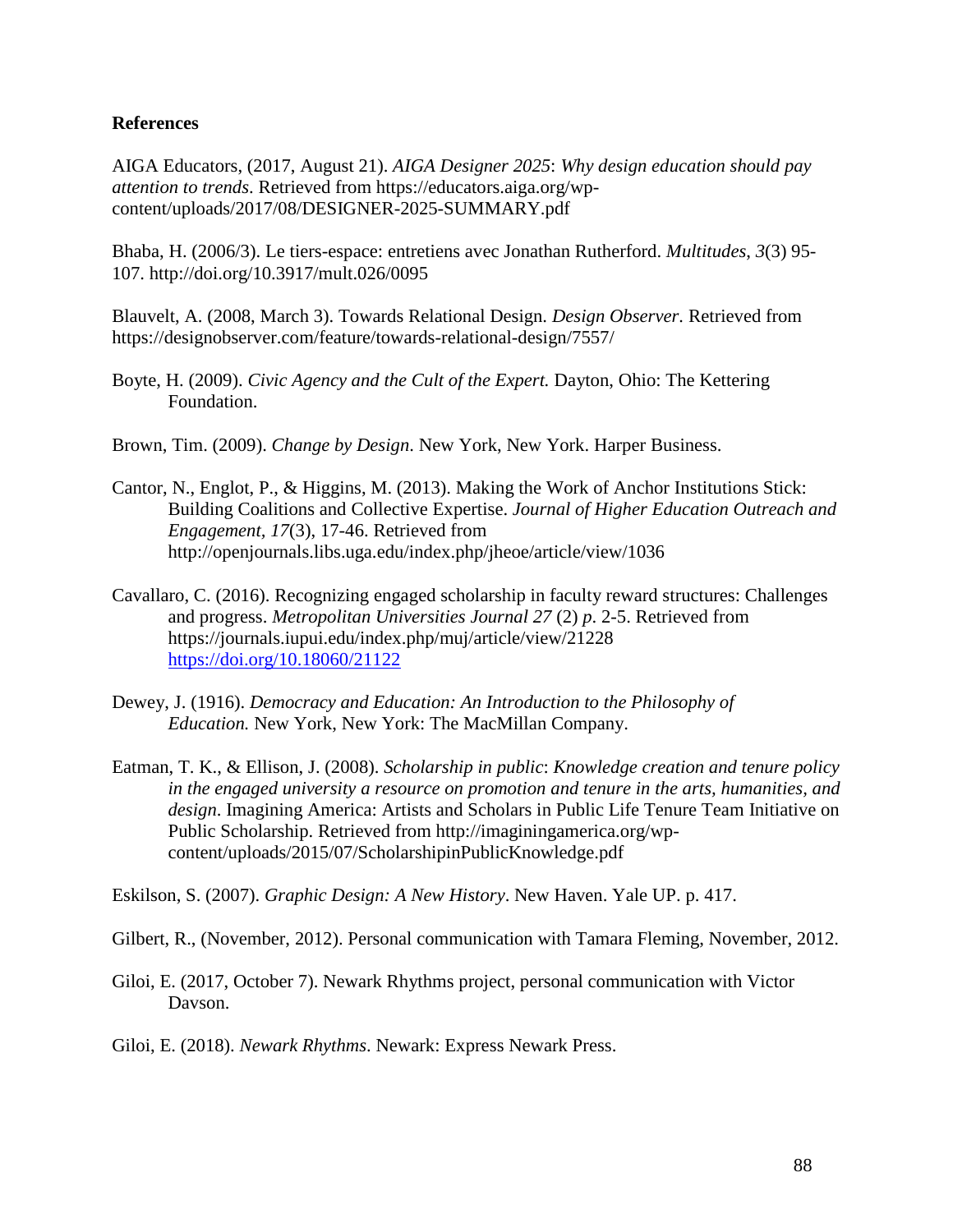- Gosling, E. (2017, October 25). What Will A Designer + Their Job Look Like in 2025? *AIGA, Eye on Design.* Retrieved from https://eyeondesign.aiga.org/what-will-a-design-job-in-2025-look-like/
- Gilbert, R., (November 2012). Personal communication with Tamara Fleming, November, 2012.
- Giloi, E. (2017, October 7). Newark Rhythms project, personal communication with Victor Davson.
- Giloi, E. (2018). *Newark Rhythms*. Newark: Express Newark Press.
- Jargowsky, P. (2015). *The Architecture of Segregation: Civil Unrest, the Concentration of Poverty, and Public Policy.* Washington, D.C.: The Century Foundation.

Mau, B. (2004). *Massive Change*. London. Phaidon.

McCoy, K. (1994). Rethinking modernism, revising functionalism. In Bierut, M., Drenttel, W, Heller, S. & Holland, D.K. (Eds.), (pp. 49-50). *Looking closer: Critical writings on graphic design*. New York: Allworth Press.

Rothstein, R. (2017). *The Color of Law: A Forgotten History of How Our Government Segregated America.* New York, New York: Liveright Publishing Corporation.

Routledge, P. (1996). "The Third Space as Critical Engagement," *Antipode*, 28:4, p.399-419. <https://doi.org/10.1111/j.1467-8330.1996.tb00533.x>

Seifer, S.D., Wong, K., Gelmon, S.B., and Lederer, M. (2009). "The Community-Engaged Scholarship forHealth Collaborative: A National Change Initiative Focused on Faculty Roles and Rewards," *Metropolitan Universities Journal, 20*(2), 5-21.

Shea, A. Drenttel, W. (2012) Forward. *Designing for Social Change.* New York, New York. Princeton Architectural Press. pp. 6-7.

Sturm, S. (2006). The Architecture of Inclusion: Advancing Workplace Equity in Higher Education. *Harvard Journal of Law and Gender, 29*(2), 247-344. Retrieved from http://harvardjlg.com/wp-content/uploads/2012/01/sturm.pdf

U.S. News and World Report. (2017, September 11). Campus Ethnic Diversity–National Universities. Retrieved from https://www.usnews.com/best-colleges/rankings/nationaluniversities/campus-ethnic-diversity